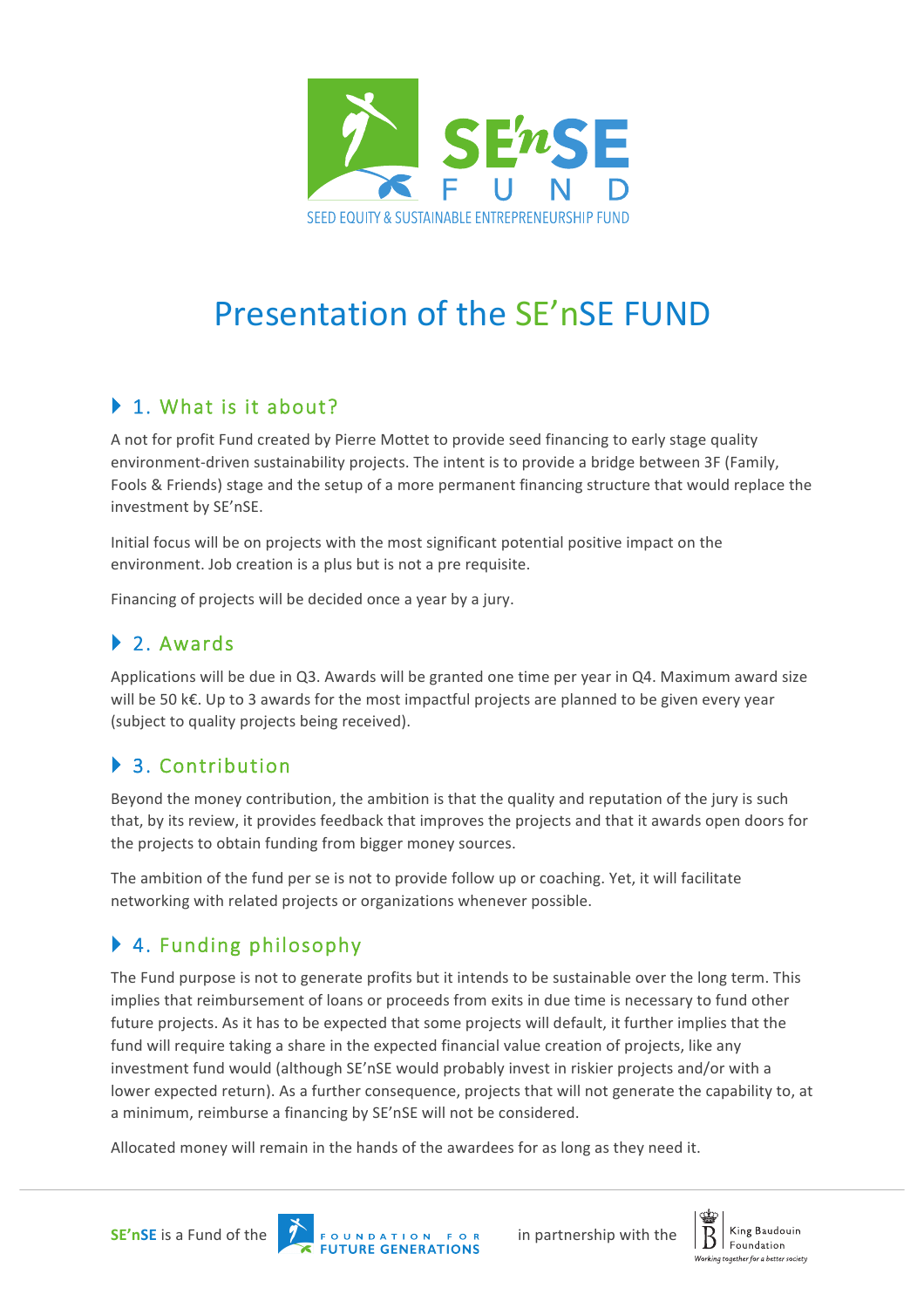However, to the extent that SE'nSE wants to maximize the number of projects benefiting from its help, it will incentivize awardees to accelerate repayment or return to the fund (see Typical Terms below).

SE'nSE has no interest to bother management and recognizes that start-up are very sensitive to dilution of votes. Non-voting shares or preferably certificates (simpler administration) are welcome equity forms.

# ▶ 5. Typical Terms

Funding will be in loan or equity.

In consideration of the funding philosophy, the typical funding would be as follows:

- Subordinated convertible loan;
- Zero % interest for the first 18 months, 5 % for the next 18 months and 10 % interest for the following years (assuming current financial market conditions);
- Interests will be capitalized;
- If the loan is not reimbursed within 4 years from grant, SE'nSE will have the option at all times to forfeit the interests and convert the loan amount into common shares (or certificates) in a number equivalent to what would have been obtained if the money would have rather been used in the most proximate capital increase from the time of the intervention of the fund. Tag along will apply;
- Change of control or dividend payment will trigger early repayment of the loan or conversion in equity at the preference of SE'nSE.

# $\blacktriangleright$  6. Eligibility

- The company's activities should be related to early stage sustainability projects with significant potential positive impact on the Environment;
- Projects are expected to be business start-ups;
	- $\circ$  The candidate entrepreneur wanting to start up a company should be prepared to set up in the relatively short term, for example within the coming 3 to 6 months
	- $\circ$  Not for profit projects can be considered for as long as they show potential recurring revenue streams that covers at least their cash needs, including repayment of the financing;
	- $\circ$  Projects can be from existing companies but would not be eligible if the related company could finance it from its own funds;
- The company must be located in Belgium;
- The project must be described in English;
- Independent professionals ("liberal professions") or groups of independent professionals are not eligible for this Fund;
- The candidate entrepreneur plans to work full time and is (a member of the team) responsible for the daily management of the company;
- The candidate entrepreneur must never have been prosecuted for fraud:
- Investment by SE'nSE must make a difference in the success of the project.

 $\overline{\mathcal{L}}$